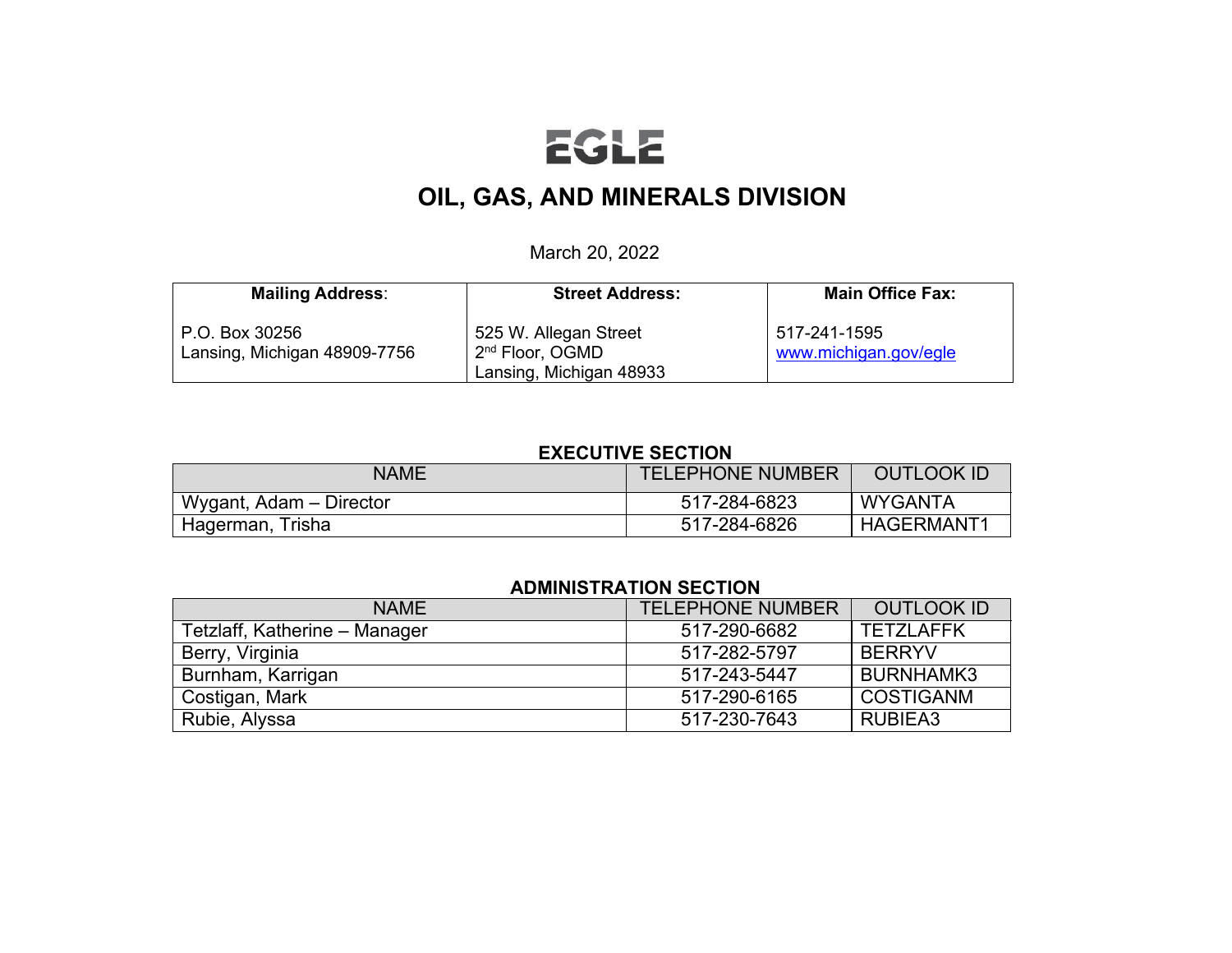# **Finance Unit**

| <b>NAME</b>                       | <b>TELEPHONE NUMBER</b> | <b>OUTLOOK ID</b>  |
|-----------------------------------|-------------------------|--------------------|
| Gasper, Kirsten - Unit Supervisor | 517-285-4571            | <b>GASPERK</b>     |
| Campbell, Chris                   | 517-420-1395            | <b>CAMPBELLC</b>   |
| Dery, Lucy                        | 517-512-9945            | DERYL <sub>2</sub> |
| Kennedy, Justin                   | 517-927-9716            | KENNEDYJ2          |
| Kirkendoll, Lisa                  | 517-290-5174            | <b>KIRKENDOLLL</b> |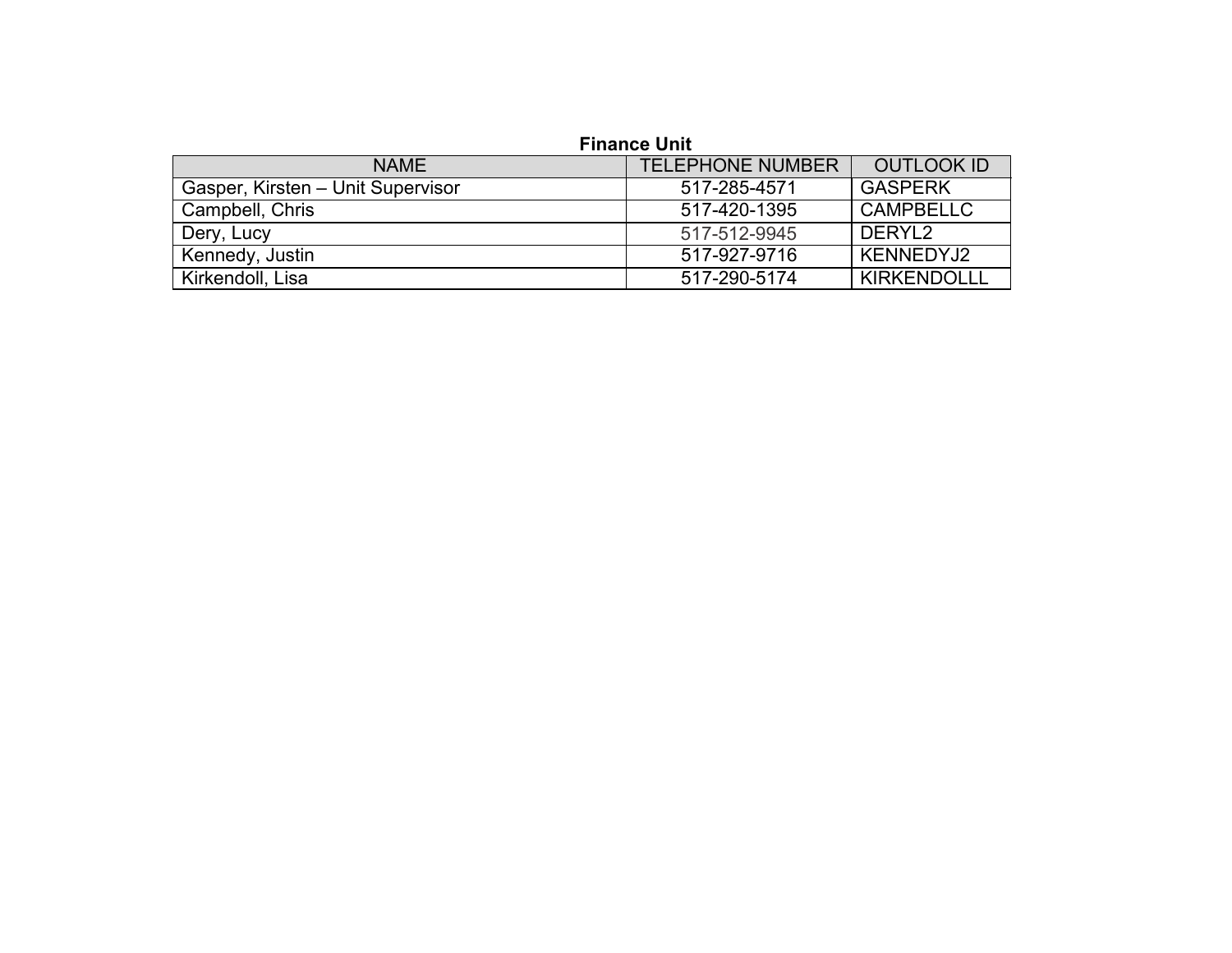# **PERMITTING AND TECHNICAL SERVICES SECTION**

| NAME                 | <b>TELEPHONE NUMBER</b> | <b>OUTLOOK ID</b> |
|----------------------|-------------------------|-------------------|
| Snow, Mark – Manager | 517-230-8233            | <b>SNOWM</b>      |
| Cater, Makenzie      | 517-230-1449            | CATERM1           |

# **Permits and Bonding Unit**

| <b>NAME</b>                    | <b>TELEPHONE NUMBER</b> | <b>OUTLOOK ID</b> |
|--------------------------------|-------------------------|-------------------|
| Carey, Kevin - Unit Supervisor | 989-370-1257            | CAREYK3           |
| Ferrigan, Jennifer             | 517-290-6982            | FERRIGANJ2        |
| Tuttle, Ashley                 | 517-290-2647            | TUTTLEA1          |

# **Petroleum and Mining Geology Unit**

| <b>NAME</b>     | <b>TELEPHONE NUMBER</b> | <b>OUTLOOK ID</b> |
|-----------------|-------------------------|-------------------|
| Esch, John      | 517-388-3655            | <b>ESCHJ</b>      |
| Johnson, Carrie | 517-230-3598            | JOHNSONC112       |
| McTiernan, John | 517-388-4174            | <b>MCTIERNANJ</b> |
| Mysinger, Jason | 517-290-6131            | <b>MYSINGERJ</b>  |
| Nelson, Kelley  | 517-614-4989            | NELSONK5          |

# **Gas Storage & Underground Injection Control Unit**

| <b>NAME</b>                       | <b>TELEPHONE NUMBER</b> | OUTLOOK ID          |
|-----------------------------------|-------------------------|---------------------|
| Mailloux, Jason - Unit Supervisor | 517-245-2195            | MAILLOUXJ           |
| Organek, Larry                    | 517-243-5402            | ORGANEKL            |
| Vugrinovich, Ray                  | 517-285-5231            | <b>VUGRINOVICHR</b> |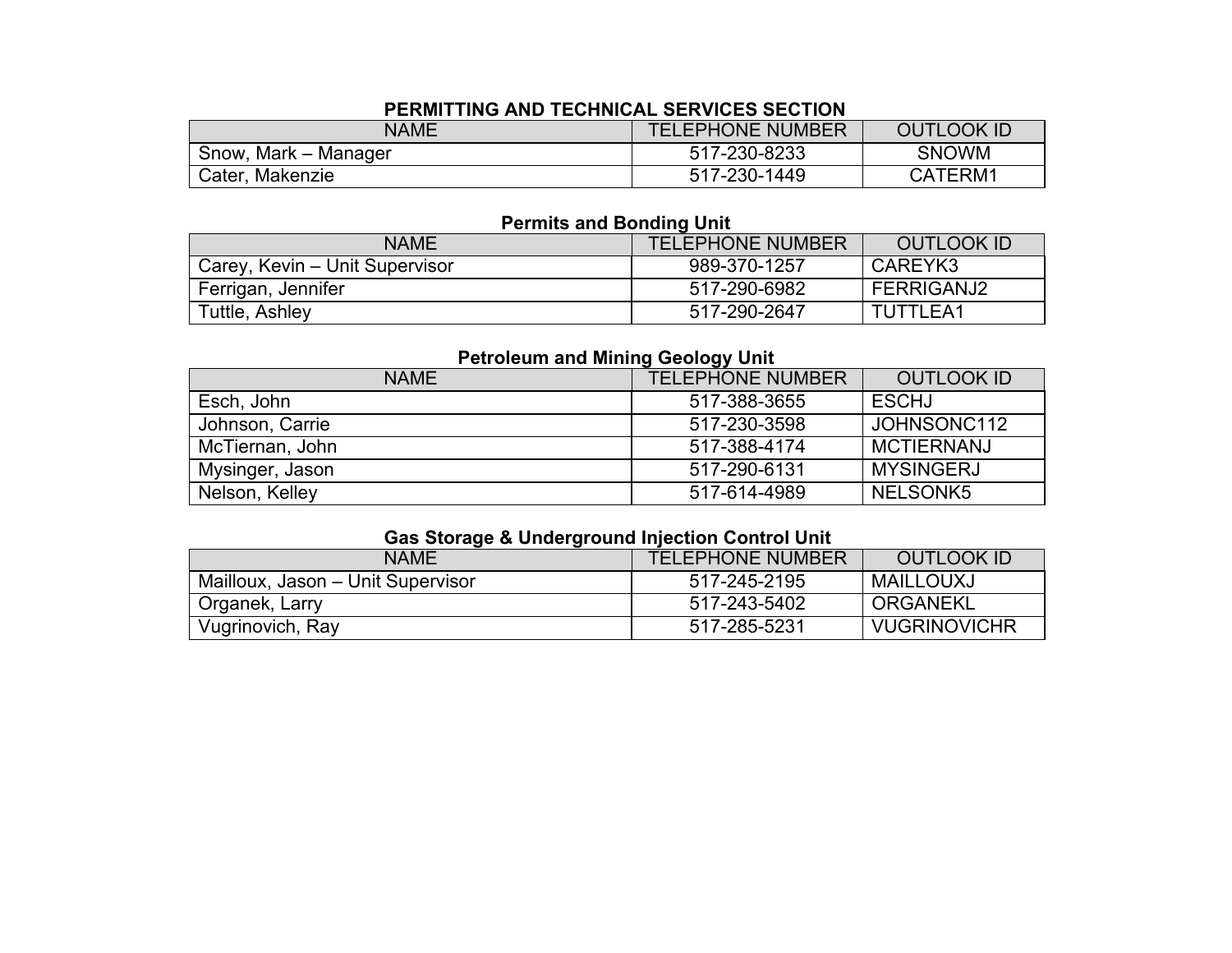# **FIELD OPERATIONS SECTION**

| <b>NAME</b>               | <b>TELEPHONE NUMBER</b> | OUTLOOK ID     |
|---------------------------|-------------------------|----------------|
| Henderson, Rick – Manager | 231-631-7078            | HENDERSONR2    |
| Duley, William            | 231-429-2661            | <b>DULEYW</b>  |
| Kidder, Keith             | 517-243-5695            | KIDDERK1       |
| Rivest, Amy               | 231-577-8012            | <b>RIVESTA</b> |

# **BAY CITY DISTRICT OFFICE 401 Ketchum Street, Suite B Bay City, Michigan 48708 989-894-6200; Fax: 989-891-9237**

|                                       | <b>TELEPHONE</b> |                    |
|---------------------------------------|------------------|--------------------|
| <b>NAME</b>                           | <b>NUMBER</b>    | <b>OUTLOOK ID</b>  |
| Armbruster, Jim - District Supervisor | 989-412-3435     | <b>ARMBRUSTERJ</b> |
| Bertram, Tim                          | 989-412-3631     | <b>BERTRAMT</b>    |
| Ferguson, Amber - Secretary           | 989-297-2327     | FERGUSONA3         |
| Rivest, Amy                           | 231-577-8012     | <b>RIVESTA</b>     |
| Timmermann, Derek                     | 989-284-6781     | <b>TIMMERMANND</b> |
| Todd, Kasey                           | 517-282-5781     | TODDK <sub>6</sub> |
| Withorn, Coty                         | 989-295-6244     | <b>WITHORNC</b>    |

# **CADILLAC DISTRICT OFFICE 120 West Chapin Street Cadillac, Michigan 49601-2158 231-775-3960; Fax: 231-775-4050**

|                                     | <b>TELEPHONE NUMBER</b> |                   |
|-------------------------------------|-------------------------|-------------------|
| <b>NAME</b>                         |                         | <b>OUTLOOK ID</b> |
| Stempky, Andy - District Supervisor | 989-370-4768            | <b>STEMPKYA</b>   |
| Biteman, Susanne                    | 231-429-2886            | <b>BITEMANS</b>   |
| uley, William                       | 231-429-2661            | <b>DULEYW</b>     |
| Hybza, Jack                         | 231-942-2873            | <b>HYBZAJ</b>     |
| Kiogima, Mel                        | 231-342-0612            | <b>KIOGIMAM</b>   |
| Versical, Robert                    | 231-357-3948            | <b>VERSICALR</b>  |
| Warner, Sarah - Secretary           | 231-429-5373            | <b>WARNERS4</b>   |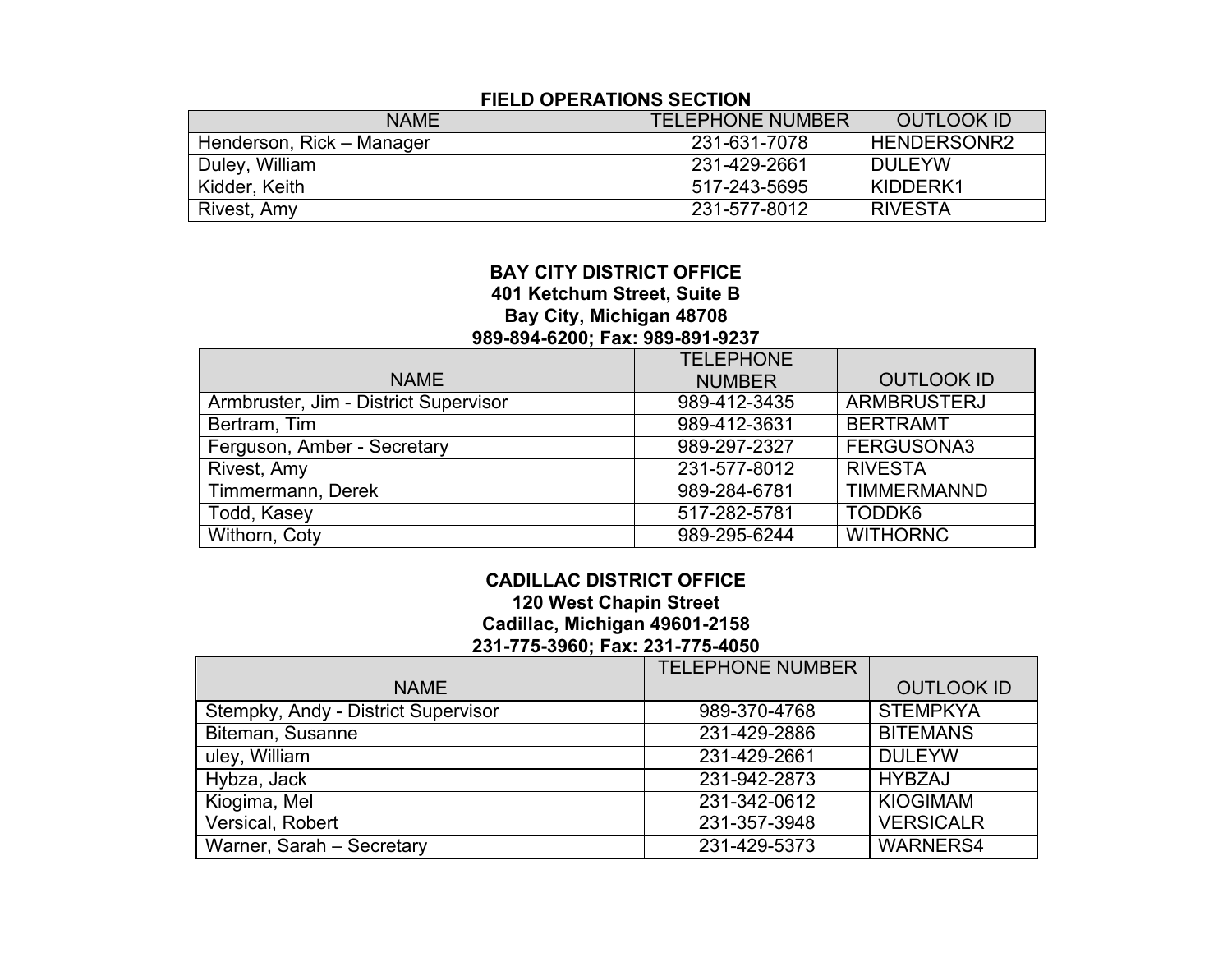# **GAYLORD DISTRICT OFFICE 2100 West M-32 Gaylord, Michigan 49735-9282 989-731-4920, Extension 3425; Fax: 989-731-6181**

|                                     | <b>TELEPHONE</b> |                    |
|-------------------------------------|------------------|--------------------|
| <b>NAME</b>                         | <b>NUMBER</b>    | <b>OUTLOOK ID</b>  |
| Stempky, Andy - District Supervisor | 989-370-4768     | <b>STEMPKYA</b>    |
| <b>Buyze, Steven</b>                | 517-242-6143     | <b>BUYZES</b>      |
| Cromell, Mark                       | 231-420-1372     | <b>CROMELLM</b>    |
| Hinks, Benjamin                     | 517-230-9580     | <b>HINKSB</b>      |
| Jazdzyk, Madeline                   | 517-242-3866     | <b>JAZDZYKM</b>    |
| Lawrence, David                     | 517-242-4057     | <b>LAWRENCED</b>   |
| Needham, Marlene - Secretary        | 231-676-8585     | <b>NEEDHAMM</b>    |
| Shelton, Michael                    | 517-243-9519     | <b>SHELTONM</b>    |
| Smigielski, Janet                   | 517-256-3743     | <b>SMIGIELSKIJ</b> |

#### **KALAMAZOO DISTRICT OFFICE 7953 Adobe Road Kalamazoo, Michigan 49009-5026 269-567-3500; Fax: 269-567-9440**

|                                        | <b>TELEPHONE</b> |                   |
|----------------------------------------|------------------|-------------------|
| <b>NAME</b>                            | <b>NUMBER</b>    | <b>OUTLOOK ID</b> |
| Schineman, Louis - District Supervisor | 517-262-3381     | <b>SCHINEMANL</b> |
| Basaran, Kristen - Secretary           | 269-312-4996     | <b>BASARANK</b>   |
| Dusenbury, Stafford                    | 269-491-0686     | <b>DUSENBURYS</b> |
| Lehman, Shaun                          | 517-282-5323     | <b>LEHMANS1</b>   |